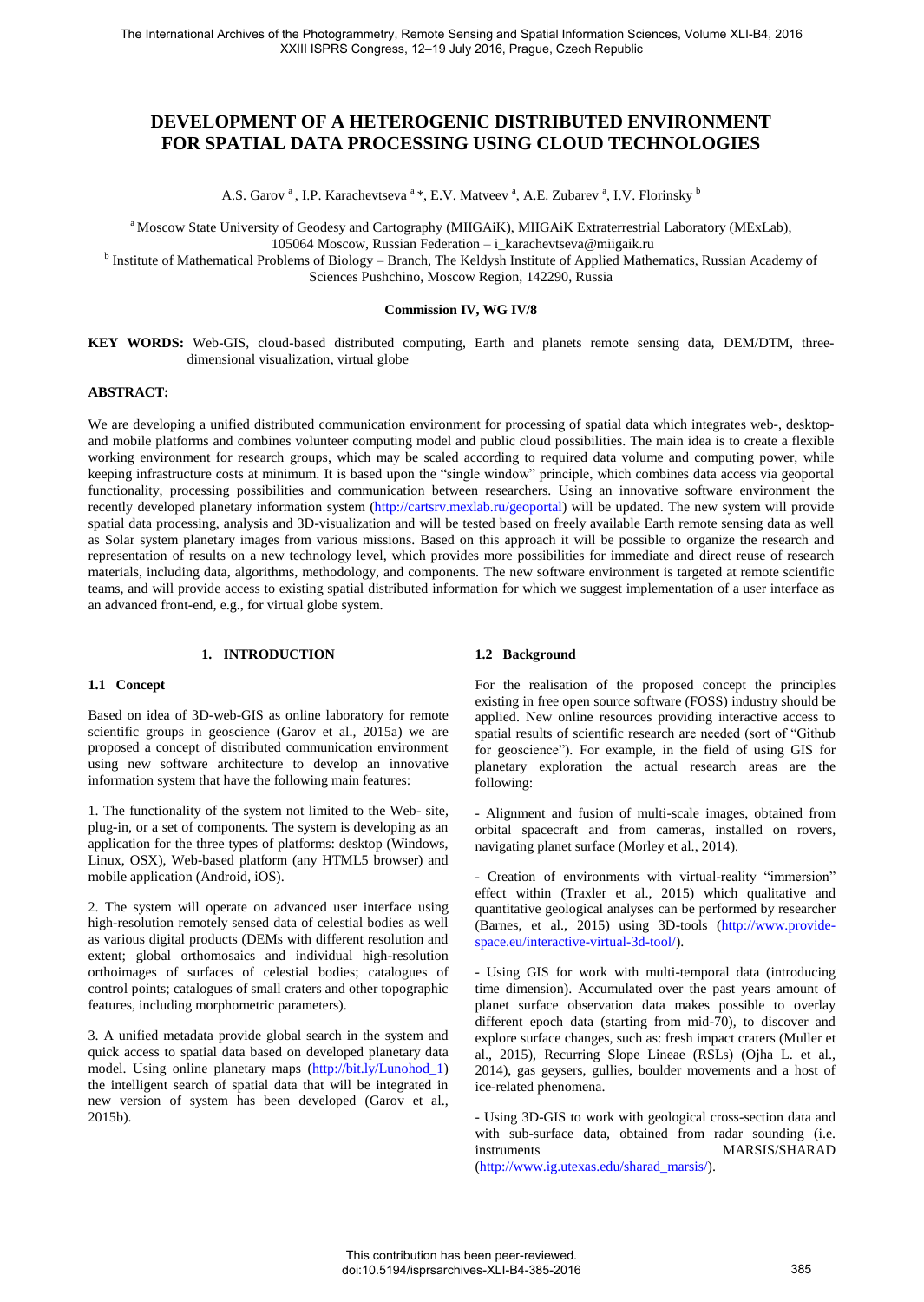- Tendency at integration of GIS/VO (Virtual Observatory) technologies, which not only leads to the discovery of new data, but also expands scientific audience and extends its capabilities in the field of planetary research. This potentially facilitates developing new cross-discipline use cases for integrated GIS/VO systems, which can be used not only for 3D-modelling of planet surface, but in the field of atmospheric and plasmamagnetosphere research as well.

- Developing application within GIS-systems [\(http://www.i](http://www.i-mars.eu/web_gis)[mars.eu/web\\_gis\)](http://www.i-mars.eu/web_gis) for monitoring of planetary surface and dynamics of craters (Muller et al., 2015).

- Move to heavy-usage of GIS-technologies for direct visual planning of future scientific missions: Bepi-Colombo to Mercury (http://sci.esa.int/bepicolombo/) or ExoMars [\(http://www.cross-drive.eu/public/project\)](http://www.cross-drive.eu/public/project).

The important areas of research in the field of using and distribution of spatial data are the development, improvement, and unification of standards for storage, processing, and transmission of spatial information. One example of this is the evolution of Planetary Data System standard (PDS) with current move to PDS4 (Crichton, 2012), with extended geometry metadata, which now can include, for example, attributes of the lighting and viewing angles of observations, position and velocity vectors of a spacecraft relative to Sun and observing body at the time of observation.

Another example is proposed extension of FITS standard [\(http://fits.gsfc.nasa.gov/fits\\_standard.html\)](http://fits.gsfc.nasa.gov/fits_standard.html), used in astronomy and astrophysics, to include metadata for planetary sciences, which will make possible use of FITS specific data in GISsystems, including support of atmospheric data, meteoric showers, other virtual observatory data.

So, new Web-services are actively developing in geoscience last decade due to the powerful technological leap in computer technology. There is a variety of software and technological solutions for the storage and access to the results of the processing of remotely sensed data of satellites and planets, including Web-GIS. To support this trend we are developing distributed communication environment for processing of spatial data which integrate web-, desktop- and mobile platforms and combine volunteer computing model and public cloud possibilities.

## **2. SOFTWARE ARCHITECTURE**

## **2.1 Cross platform solution**

The system will be created with a new software architecture, which has a potential for development and flexibility in reconfiguration that is provided by the following features:

 - The system will be designed as an application for the three types of platforms: desktop (Windows, Linux, OSX), web platform (any HTML5 browser), and mobile application (Android, iOS).

- We will implement two physical types of applications: a binary executable application compiled for a specific platform, and web application running within browser based on ASM.JS (a subset of JavaScript optimised in terms of performance).

- We will have a single codebase shared between platforms and use cross compilation for the Web platform.

- Applications will have a unified interface at all platforms.

- Customization for specific problem domain will be possible (loadable domain UI, provided as HTML markup).

- We will use modern solutions in the field of graphics (OpenGL for desktop, OpenGL-ES for mobile platform, WebGL for web platform). Linking of an appropriate library will occur automatically during compilation for the selected platform.

- Developed modules will be based on actors model.

## **2.2 Network solution**

We use hybrid P2P architecture as network solution which implementation has the following characteristics:

- Physical applications as components of the system (including browser application) are equal. They are used as container for functional modules (or service-module). All connection between containers is performed using duplex protocols. This enables every container to act as server.

- For communication between service-modules one of advanced communication libraries (nanomsg, ZeroMQ) will be used. The library will provide necessary abstraction layer above concrete physical protocol, selection of which could be determined by required configuration of the system. Adaptation of the libraries for heterogenic web-app/native-app communication without use of proxy is new technological solution.

- Message exchange between modules is performed via logical communication channel. Single channel can have several service-modules attached, which thus form separate peer-to-peer network. We propose approach allowing the overall network topology to be purely p2p, or form a segmented or hierarchical structure. This is achieved using message routing, performed independently for each channel.

- Overall computing power of the system can be increased with additional container components (running on physical, virtual or cloud "hardware"). We would like to note specifically that end-user application (including browser web-application) also constitutes a full-featured container.

- The novelty of programming solutions is based on supported set of transport protocols, used for messaging within system: we use WebRTC.datachannel and WebSocket (WS/WSS) for heterogenic communication, traditional TCP also supported for messaging between native containers. Service-modules residing in single container communicate using virtual (in-proc) transport.

## **2.3 Graphics and visualisation approach**

The system based on a modern 3D-API (OpenGL, WebGL) using shaders for 2D mapping, which will, in addition to the advantages of unification of code and speed of processing, provide a number of functional advantages:

- The ability to dynamically transform raster (texture), which is commonly used in 3D modelling, will be used for the purposes of 2D mapping, for example, for the dynamic transformation of map projection.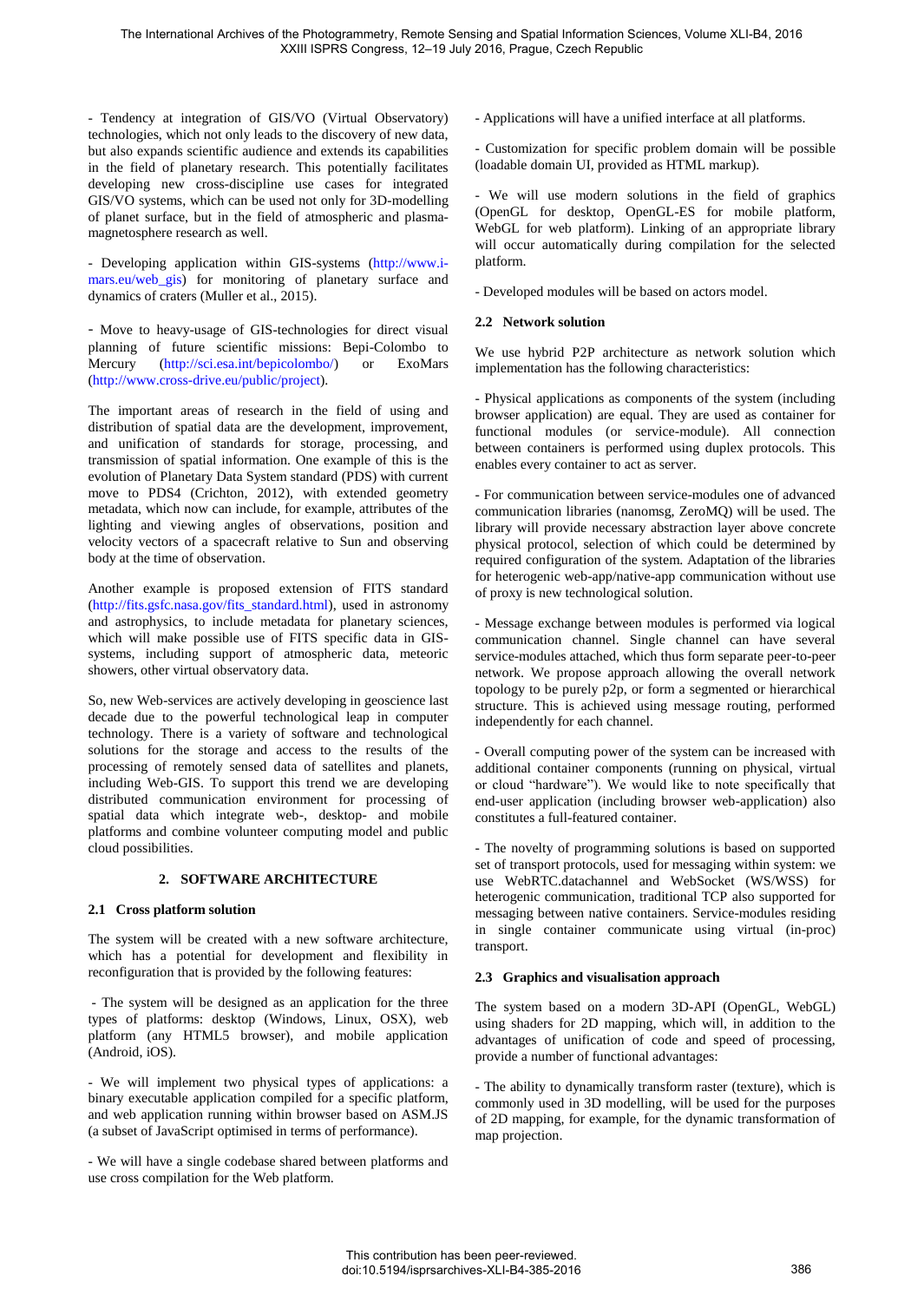- It will be possible to create a scalable system of dynamic filters for space image processing implemented as shaders written using a standard language.

- The system will use an effective implementation of the coregistration of images by providing each layer as a texture stretched over a single geometry.

- GIS software tools widely used for planetary studies, e.g., Crater Tools (Kneissl et al., 2011) will be used online interactively.

Thus, the system will provide a Web client with a new opportunity to process images (both local and remote) including basic functional of GIS without using a server. Previously, such an opportunity was available only to full-featured professional desktop GIS.

## **2.4 Distributed computing**

For implementation in the project an adapted distributed computing model is planned for use. In this model publically available raster and vector layers are used as source data for work-units instead of input files. Data separation is based upon spatial context, which is traditionally used in GIS applications. Variants of standardized separation with overlap for raster and vector data will be proposed. Using standardized data separation allows us to automate initial setup for organization of distributed processing and make it "transparent" for end user.

The project scope is restricted to spatial data processing, including distributed processing, visualization and providing common on-line environment for the user (this could be formulated as distributed front-end). Creation of spatial data archives goes beyond the scope of the project. Such approach is due to current situation with spatial data sources, which can be divided into several groups:

- data, available in FTP-archives (remote sensing data usually);
- data, available via OGC-services;

- data, which will be available in near future via new technologies/products spread.

One of these technologies is "array database" which provides access to data stored as multi-dimensional array. This form of data organization is suitable for storing of raster data together with additional temporal component. Such products as Rasdaman, SciDB are representatives of this technology.

Supporting processing of such heterogenic data by unified system requires setting up internal data representation/format for work within system. This format should take into account the specifics of its intended use which in our case is distributed processing/computing of spatial data. The format should be simple, compact for transferring data via network (that means binary is preferred) and support main feature for distributed computing – the ease of data separation/merging.

Developed prototype version of the format uses standard tiling for raster data. For vectors special chunking scheme based on use of junction points has been proposed. This technique preserves source vertex order and enables to align content of the chunk with raster tile within single message, which is important for distributed processing. The proposed approach differs from standard polygon triangulation and culling, it does not save

source primitive type, however it is very compact and lightweight. This format currently used on 2D vector layers; also no special data coarsening or generalization techniques have been used. We have preliminary design, which can be combined with described chunking.

#### **3. IMPLEMENTATION**

#### **3.1 Current telecommunication solutions**

Based on adaptation of existing software and network libraries, we have developed a new user interfaces using teleconferencing mode for communication of the scientific community and educational purposes (online lectures and presentations). Incorporation of new functionality provides online user collaboration in a single software environment using joint spatial context (Fig. 1).



Figure 1. Online communication within a single software environment based on joint user three-dimensional spatial context

To support this possibilities we use a single compact messaging protocol between the modules within a single process and via the network without the use of middleware, including:

- Scalability protocols used to ensure scalability and performance.

- Ability to easily transfer functional module between the server and the client.

- We use the duplex transport network protocols only.

- Restriction of using HTTP, XHR in favour of WS/WSS and WebRTC (HTTP is used to load the user interface).

- Compatibility mode with WFS, WMS, in which queries and spatial data are converted from internal format of messages to the appropriate standard requests. A module responsible for this functionality can be located on both the client (in the case of a full-featured desktop- or HTML-application), and the server, which is important for mobile platforms, because this can reduce application footprint and minimize network traffic.

- We provide scripting API - support for running external scripts and animation written in a simple language (e.g., Lua). It will be possible to transmit a static (set of layers/position of the observer) and dynamic (position script/animation) context through URL or via message.

- We implement a teleconference regime (including video/audio  $broadcasting$ ) – the presence of the scripting API and WebRTC use for communications provides an opportunity to implement such a regime in a peer-to-peer mode. Scripting API provide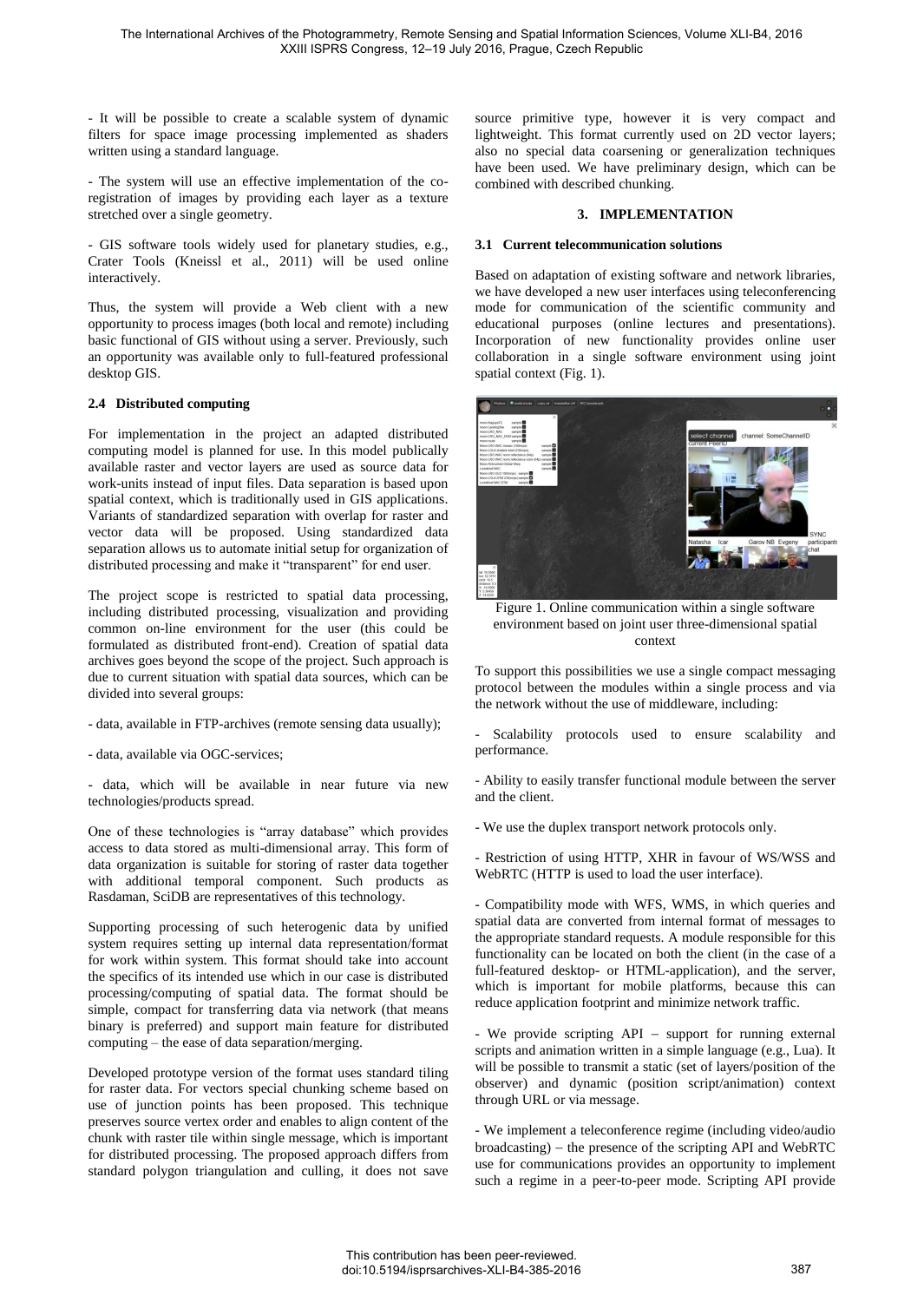context synchronization between the speaker and other participants.

## **3.2 Further extensions for 3D-visualization**

The possibility of three-dimensional visualization has been implemented in testing version of system prototype (Fig.1). To create a realistic 3D representation of a lighting scene, it is necessary to know a bi-directional reflectance distribution function (BRDF) of the ground. The following solutions will be applied if information on the distribution of the soil on the surface of a celestial body is missing:

- In the first approximation, we will use orthoimages with shadows excluded using digital terrain models (BRDF will be replaced by a constant based on the orthophoto) that will be implemented in automatic mode during the modelling: we will use low-pass filtering of the image with the formation of an orthophoto for texturing three-dimensional model (a "textured" images).

- For a more realistic representation, a user will select a desired option from the library of planetary BRDF.

- A microtexturing will also be applied (automatic creation of normal maps for high-frequency components of the "textured" orthophoto) and the result will be used as an additional texture.

- To display the atmospheric planetary bodies (e.g., Mars), we will use three-dimensional textures imitating the presence of the atmosphere.

In addition, we are going add new features based on 3Dvisualization, for example, using of the SPICE navigation database [\(https://naif.jpl.nasa.gov/naif/data.html\)](https://naif.jpl.nasa.gov/naif/data.html), the system will include possibilities the data representation based on SPICE tools (Zubarev and Patratiy, 2013), including: a) the location of natural and artificial satellites and modelling of their position (orbit); b) the Sun position and the modelling of lighting conditions; c) the Earth position and modelling of its radio visibility conditions from other celestial bodies that is important for planning of landing missions to the bodies of the Solar system, ect.

## **4. PRODUCTION AND FUTURE WORK**

## **4.1 Virtual globes**

We applied the developing software architecture to demonstrate the global morphometric characteristics of the Earth and the Moon as well as parameters of the other terrestrial planets (Florinsky, 2008) in forms of the virtual globes. For these purposes the morphometric parameters of the Earth, Mars and the Moon were computed using the 15'-gridded global digital elevation models (DEMs) as the initial data (Florinsky and Filippov, 2015). The digital terrain models (DTMs) with morphometric attributes derived from the DEMs were produced by the method for spheroidal equal angular grids (Florinsky, 1998; Florinsky, 2012). To estimate linear sizes of spheroidal trapezoidal windows in DTMs calculation and smoothing, standard values of the major and minor semi-axes of the Krasovsky ellipsoid was used for Earth (Fig. 2); the Moon was considered as a sphere (Fig. 3).

Each DTM with morphometric attributes included 1,036,800 points (the matrix  $1440 \times 720$ ); the grid spacing was 15'. To deal with the large dynamic range of morphometric variables,

the DTMs were logarithmically transformed; morphometric parameters were computed by the software LandLord (Florinsky, 2012).



Figure 2. One of the Earth morphometric parameters (vertical curvature) derived from SRTM30\_PLUS (Becker et al., 2009) to produce a virtual globe

#### **4.2 Further applications**

Using proposed software architecture, we are developing an integrated solution for the processing, analysis, and threedimensional visualization of spatial data. This solution will be used for creation of information system devoted to the thematic processing of planetary data, designed for exploration. The new architecture supports creation of distributed spatial data processing chain, with possibility of ad-hoc execution of arbitrary user algorithm, using implementation of p2p architecture with fully functional web-support.

The software architecture can be used as effective solution for presentation of scientific results like virtual globes (Fig. 3) or for implementation of an advanced front-end of data archive, e.g., for Russian segment of the planetary archive or for EarthServer [\(http://earthserver.eu/\),](http://earthserver.eu/) that are developing as remote sensing database. Various tools, e.g., intellectual data search (Matveev et al., 2015) will be integrated as extended plug-ins. Implementation of interactive spatial system can be used to study dynamics of phenomena occurring on celestial bodies and will lead to a better understanding of the surface formation processes, which is the fundamental aim of planetology.

Accomplishment of the software architecture and further development of special tools for thematic tasks can form a kind of "crystallization center" a collection point for research and projects in the field of geosciences, ensuring the next stage in the evolution of GIS systems with the organization of free Internet access to the results of thematic processing.

#### **ACKNOWLEDGEMENTS**

This work was supported by Russian Foundation for Basic Research (RFBR): Garov, Karachevtseva and Florinsky by project #15-07-02484; Matveev by project # 16-37-00316; Zubarev by project # 16-37-00319.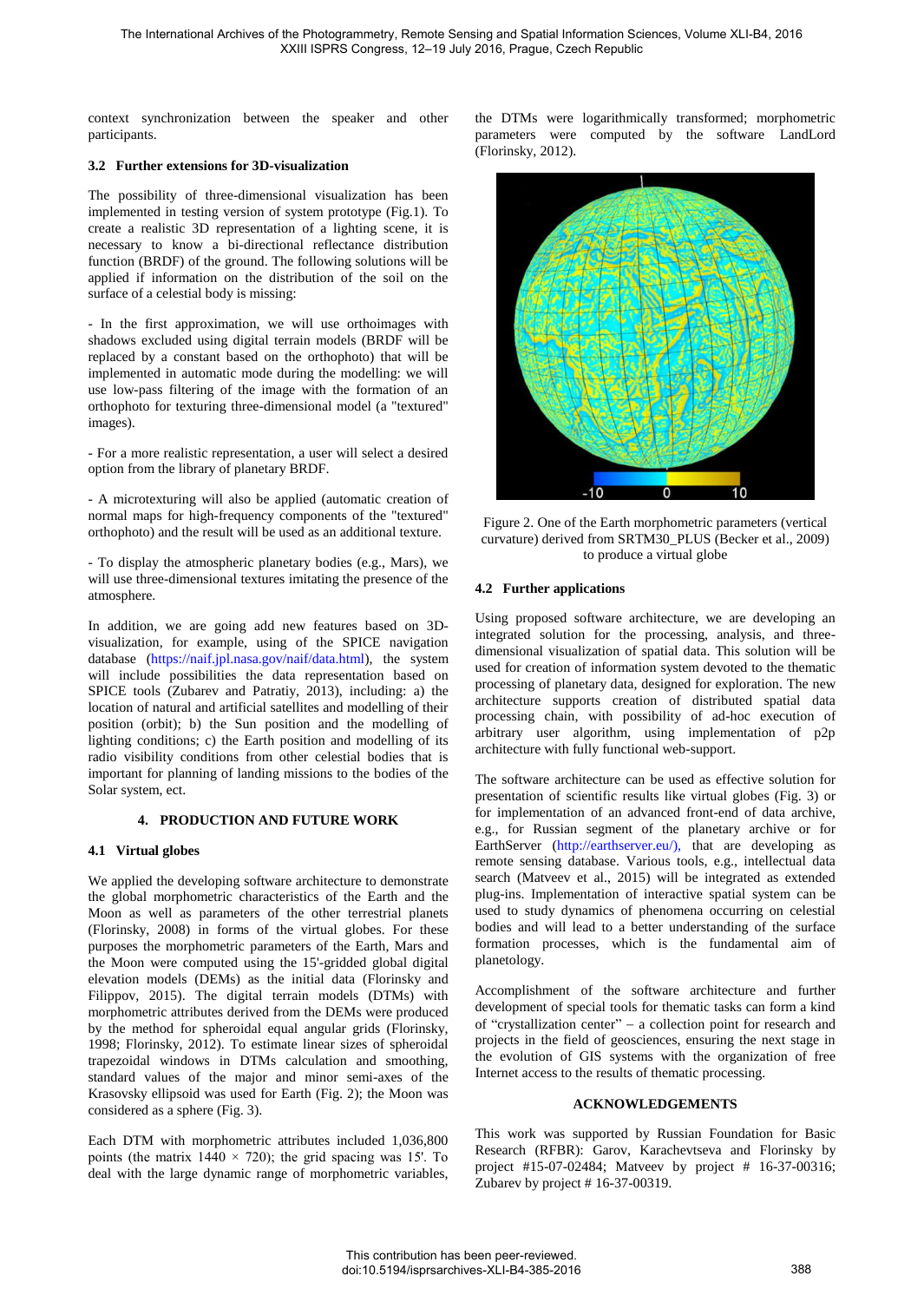

Figure 3. User interface of Virtual morphometric globe of the Moon produced using LOLA DEM (Smith et al., 2010) and demonstrated the values of vertical curvature: minimum -10 (black) and maximum +10 (white).

#### **REFERENCES**

Barnes R., Gupta S., Giordano M., Morley J.G., J.P. Muller J.P., Tao Y., Sprinks J., Traxler C., Hesina G., Ortner T., Sander K., Nauschnegg B., Paar G., Willner K., Pajdla T. Geological interpretation and analysis of surface based, spatially referenced planetary imagery data using PRoGIS 2.0 and Pro3D. 2015, *EPSC Abstracts Vol. 10, EPSC2015-375,* http://meetingorganizer.copernicus.org/EPSC2015/EPSC2015- 375-1.pdf.

Crichton D. PDS4: Developing the Next Generation Planetary Data System. 2012, *Planetary Data Workshop*, USA, Flagstaff, June.

Cross-Drive[: http://www.cross-drive.eu/public/project.](http://www.cross-drive.eu/public/project)

Earth Server: [http://earthserver.eu/.](http://earthserver.eu/)

Flexible Image Transport System: http://fits.gsfc.nasa.gov/fits\_standard.html.

Florinsky I.V. and Filippov S.V. Development of virtual morphometric globes using Blender. 2015, [arXiv:1512.08511,](http://arxiv.org/abs/1512.08511) 14 p.

Florinsky I.V. Derivation of topographic variables from a digital elevation model given by a spheroidal trapezoidal grid. 1998, *International Journal of Geographical Information Science*, 12: 829-852.

Florinsky I.V. Digital Terrain Analysis in Soil Science and Geology. 2012, *Academic Press*, Amsterdam, 379 p.

Florinsky I.V. Global morphometric maps of Mars, Venus, and the Moon. In: 2008, *Geospatial Vision: New Dimensions in Cartography*. Moore A., and Drecki I. (Eds.), Springer, Berlin, pp. 171-192.

Garov A., Karachevtseva I., Kozlova N., Matveev E., Zubarev A., Patratiy V. Web-mapping and intellectualization of the planetary data analysis based on location services in 3D web GIS. 2015a, *12th Symposium on Location Based Services*, Augsburg, Germany, September, 16-18.

Garov A.S., Karachevtseva I.P., Matveev E.V., Zubarev A.E., Patratiy V.D. 3D planetary geoportal as online laboratory for geo-collaboraition of scientific community. 2015b, *ISPRS Working Group IV/8 "Planetary Mapping and Spatial Databases" meeting*, Berlin, Germany, September, 24-25. [http://www.dlr.de/pf/Portaldata/6/Resources/dokumente/abt\\_pd/](http://www.dlr.de/pf/Portaldata/6/Resources/dokumente/abt_pd/isprs/berlin_2015/Garov_ISPRS_IV8_2015.pdf) [isprs/berlin\\_2015/Garov\\_ISPRS\\_IV8\\_2015.pdf.](http://www.dlr.de/pf/Portaldata/6/Resources/dokumente/abt_pd/isprs/berlin_2015/Garov_ISPRS_IV8_2015.pdf)

MExLab planetary geoportal: <http://cartsrv.mexlab.ru/geoportal>

[ESA Science & Technology](https://www.google.ru/url?sa=t&rct=j&q=&esrc=s&source=web&cd=1&ved=0ahUKEwj4_fWK75rMAhWEECwKHXJyBiYQFggeMAA&url=http%3A%2F%2Fsci.esa.int%2Fbepicolombo%2F&usg=AFQjCNHtBnm-ov1SVdESeWsK6vp84SPJhQ&bvm=bv.119745492,d.bGg) - BepiColombo: http://sci.esa.int/bepicolombo/.

i-mars: [http://www.i-mars.eu/.](http://www.i-mars.eu/)

Kneissl T., van Gasselt S., and Neukum G. Map-projection independent crater size frequency determination in GIS environments – new software tool for ArcGIS. 2011, *Planetary and Space Science*, vol. 59, nos. 11-12, pp. 1243-1254.

Lunokhod map: [http://bit.ly/Lunohod\\_1.](http://bit.ly/Lunohod_1)

Matveev E.V., Kokhanov A.A., Patraty V.D., Garov A.S., Karachevtseva I.P. The development of the web service for the intelligent search of planetary data. 2015, *Proceedings of conference "Ecology, economy, informatics"*. Vol. 3: Geographic information technologies and space the monitorring, pp. 172-179. Rostov-on-Don, Southern Federal University, (in Russian). [http://conf](http://conf-durso.ru/docs/gis_1_2015.pdf)[durso.ru/docs/gis\\_1\\_2015.pdf.](http://conf-durso.ru/docs/gis_1_2015.pdf) 

Morley J., Sprinks J., Muller J.-P., Tao Y., Paar G., Huber B., Bauer A., Willner K., Traxler C., Garov A., Karachevtseva I.